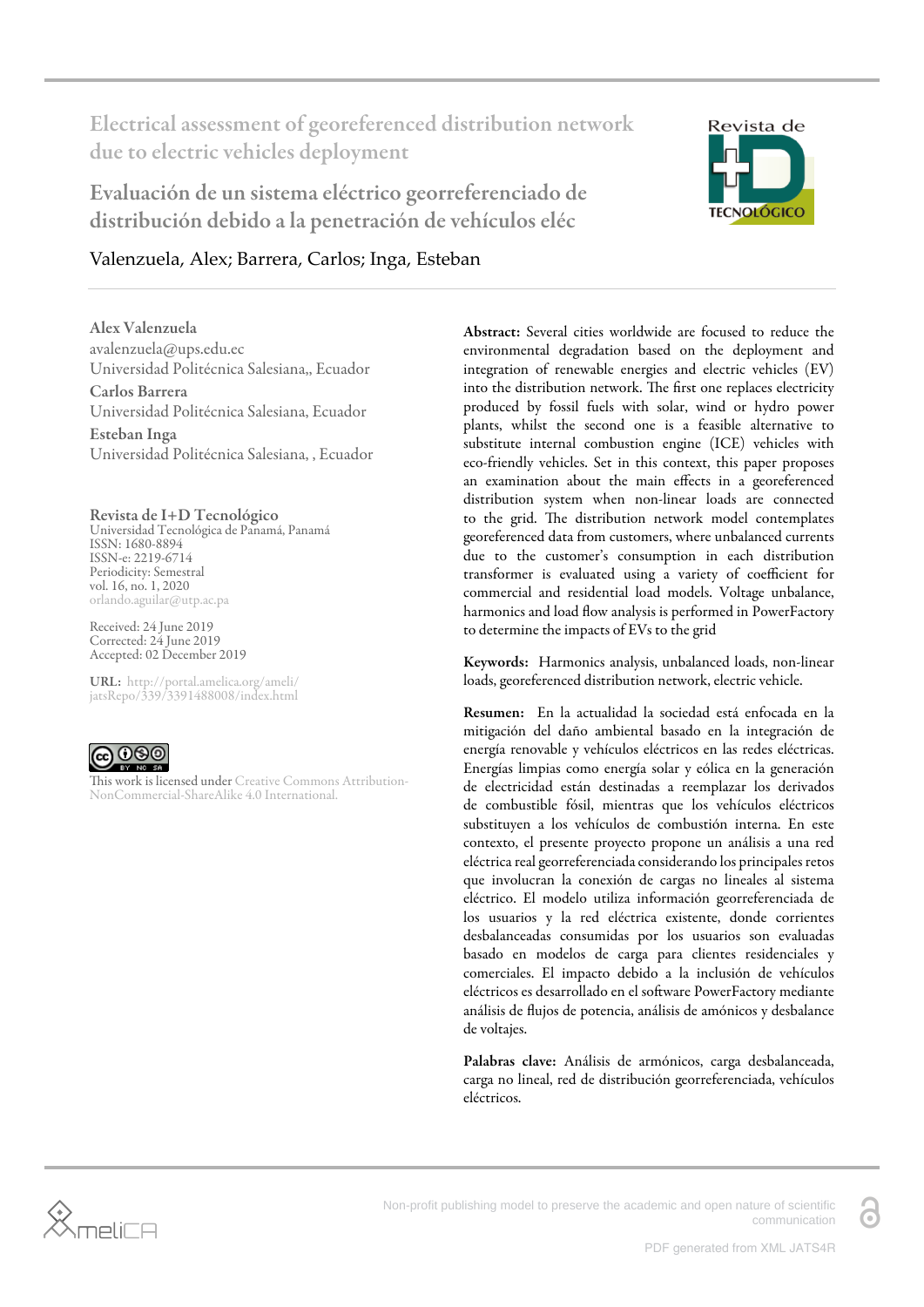### 1. Introducción

Electric vehicles deployment into the power distribution network is by far the biggest challenge in electrical and transport engineering, because it not only relates electrical facilities but also involves customer behaviors, transport patterns, infrastructure, technology advances and environmental concerns. The last one has become a paramount theme in the contemporary society, consequently some issues have been identified and possible solutions has been stated by academics [\[1\]](#page-10-0). Within this background, the environmental degradation has been mainly produced by the extensive utilization of ICE on transport sector, which consume considerable quantities of fossil fuels. Novel and modern technologies

have been developed by transport industry, which is focused to deplete the consumption of petroleum derivatives and extend the deployment of EV worldwide. Some countries have started to replace electrical vehicles instead of conventional vehicles due to fossil fuel limitations, and the results have been positive [[2](#page-10-1)] [[3\]](#page-10-2).

The international transport industry market is primarily dominated by ICE vehicles due to customer reliance in traditional vehicles. The customer's concerns about the transition from conventional fuel vehicles to eco-friendly vehicles are related with the insufficient battery capacity, the longer charging times, and lack of charging infrastructure. Nevertheless, technological advances are being developed to promote the

enlargement of EV fleets since new models present an enhanced battery performance, increasing the energetic autonomy and reducing the charging times. Consequently, rapid chargers could be located in zones with high urban density such as shopping centers, parks and municipal parking lots [[4\]](#page-10-3).

With a raising environmental concerns and technological advances, the electric industry worldwide has improved considerably in recent years. Generation, transmission and distribution systems have been renewed, and thus, thermal power plants which consume significant amounts of fossil fuels have been replaced by renewable energy like solar, wind and hydropower generation. Transmission corridors have been enhanced with the inclusion of several transmission lines connecting power plants with load centers, improving the flexibility and operability of the system [\[5](#page-11-0)]. The last stage of the system has been upgraded since daily operative works are achieved in distribution system to offer a better service to the customers. As consequence, medium and low voltage networks are undergoing rapid changes, therefore identification of impacts of EV and distributed generators have been carry out evaluating the balance between demand and supply and the potential violation of statutory limits [\[6\]](#page-11-1), real cases has been investigated in [[2](#page-10-1)], [\[7\],](#page-11-2) where probabilistic approximations are utilized to determine impact on LV networks.

The deployment of EV around world is constantly growing, then public policies has been declared, which are focused with reduction of taxes for green vehicles, investments in mobility programs, replacing the conventional cars in governmental institutions by vehicles with low emissions [[8\].](#page-11-3) Additionally, technical and commercial approaches has been stated to develop rapid charging infrastructure in parking zones and commercial areas with high traffic and population demand [\[9](#page-11-4)]. Consequently, not only a structural change in transport sector is imminent due to the introduction of electrical vehicles in medium and long term, but also distribution networks will face several effects and impacts in their assets, then planning, maintenance and operation policies should be evaluated [\[1](#page-10-0)], [\[7](#page-11-2)].

Several research has been conducted for planning in distribution networks considering georeferenced data, providing security and reliability at minimum cost with a coverage of 100% since it is mandatory to supply electricity to the totality of end customers [\[10](#page-11-5)], [\[11\]](#page-11-6).

Georeferenced data can be obtained from OSM files, which contribute with information about location and functionality of essential facilities and systems serving a city. Electricity networks, roads, streets, residential and commercial buildings are acquired from georeferenced files. The aforementioned information is characterized in three forms nodes, ways and relations [\[12\]](#page-11-7). Nodes are the virtual representation of specific points on the Earth's surface, which are expressed in its geographical coordinates (latitude and longitude),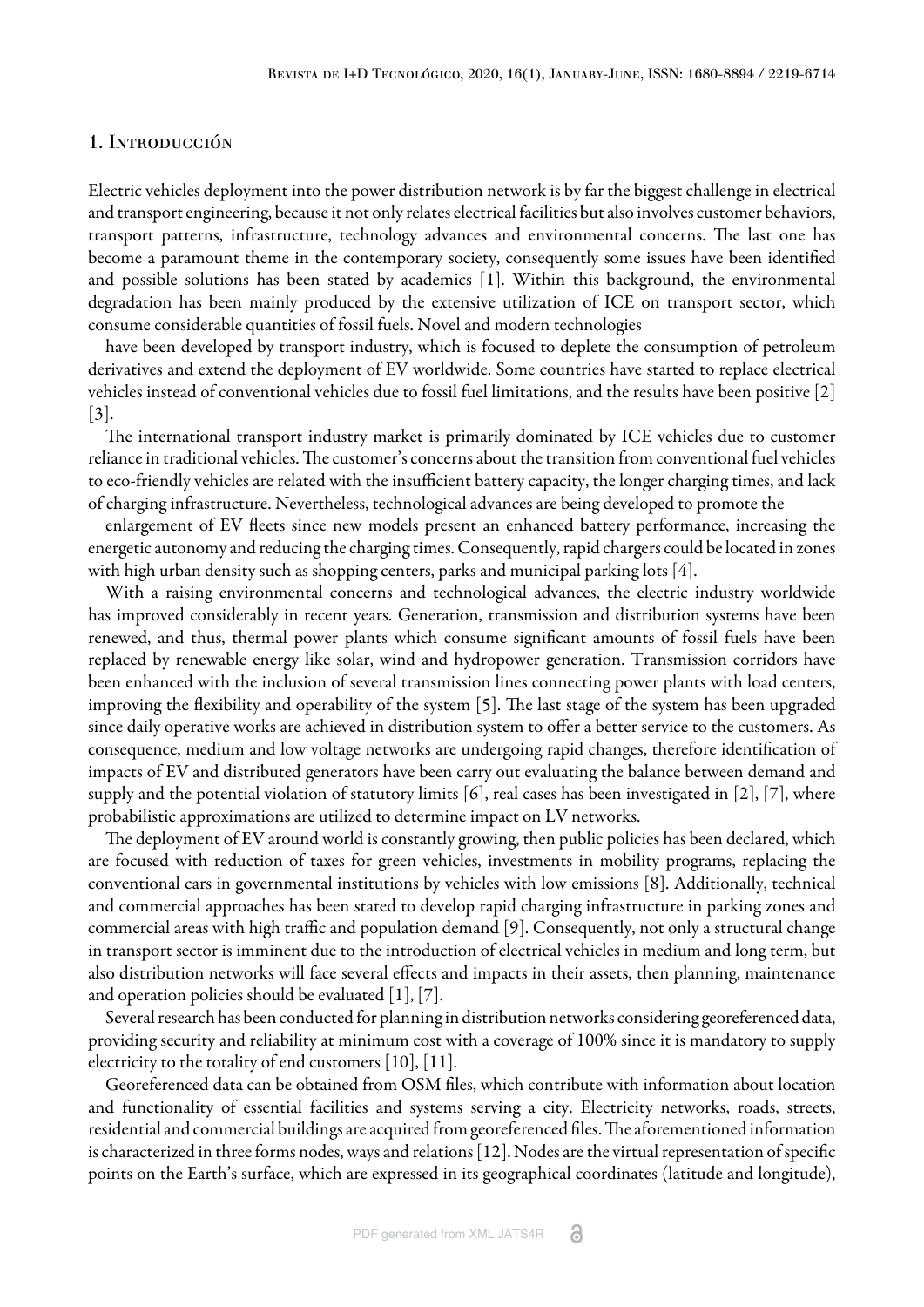whilst ways are the computer-generated combination of nodes, which are well-arranged to form closed features such as buildings or non-closed features like a street section. Finally, the gathered data, which relates information among different objects is named relations [[11\]](#page-11-6), [[13](#page-11-8)].

Set in this context, the present paper analyses the influence, impacts and assessment of proliferation of electrical vehicles into distribution networks. The main assets such as distribution transformers and cables are studied when unbalanced non-linear loads are connected to the distribution system. The rest of the present is structured as follows: Section II presents a description of the study case considering the EV model when it is connected to residential and commercial end users based on georeferenced data. Section III presents simulations performed in DIgSILENT PowerFactory, and a comprehensive asset assessment on distribution network is stated in Section IV followed by the conclusions drawn in Section V.

### 2. Case study and EV load model

The present section focuses in a detailed model of the case study, where the network topology is based from georeferenced data. The loads data consider a period of time of 24 hours, then a peak and the lowest demand is analyzed. Additionally, EV and traditional loads are modelled considering unbalanced behaviors due to its natural features in distribution networks, se[e figure 1.](#page-3-0)

### 2.1 Case study based on OpenStreetMap (OSM) data

The topology of the selected distribution network is based on data from OSM files, where both closed and nonclosed features permit to reconstruct location of buildings, streets and revision boxes. Buildings and infrastructure represent to end customers, which can be divided in different categories or strata depending their electrical demand. The selected case study is composed

by 368 closed features, which are represented as end users (buildings), and 204 non-closed features which are related with roads, avenues and streets. Additionally, a recreational area is depicted where rapid charging stations and distributed generation will be modelled to determine the effect of by bi-directional load flows on their distribution transformers. Set in this context, the selected case study is located in one of the most profitable and commercial zones in Quito, the capital of Ecuador. Not only the central business district, but also luxury residential buildings, shopping centers and government institutions are located in this area. Consequently, the zone presents a higher urban density than the surroundings districts in Quito. Currently, more than one substation is needed to supply the enough electricity demand for the entire zone.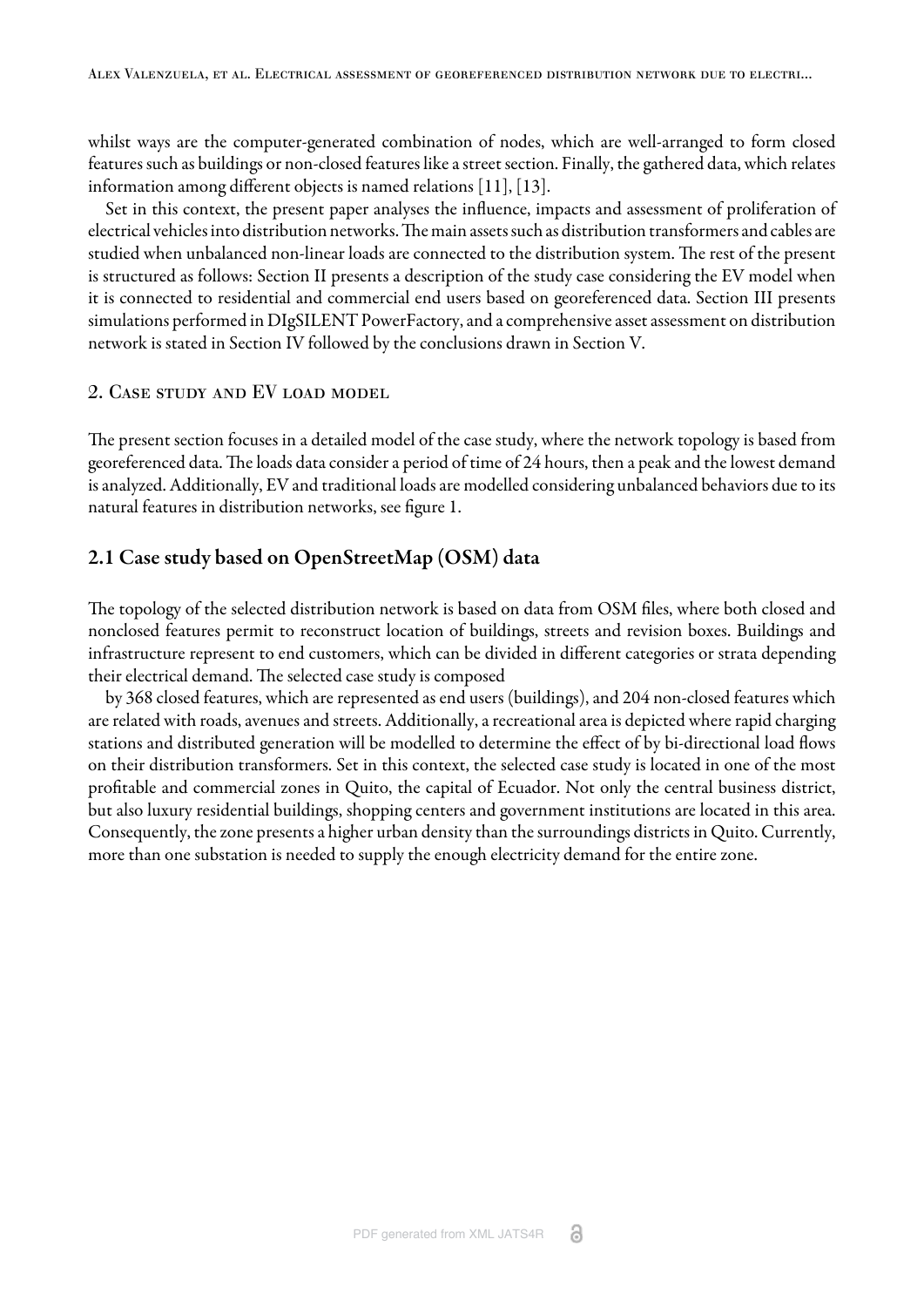<span id="page-3-0"></span>

FIGURE 1. Georeference distribution network.

The chosen substation is connected to the sub transmission grid at a primary voltage level of 46 kV. It transfers down to the medium voltage level of 6.3 kV by

<span id="page-3-1"></span>two power transformers connected in parallel with a capacity of 15/20 MVA each. The substation is not only comprised by switching and protection systems, but also control and energy management system is available, where control system permits the automatic connection and disconnection of the three underground outgoing feeders, which delivers electricity to a variety of residential and commercial customers via distribution transformers 6.3kV/220V/127V.

TABLE 1. Parameter and simulation data of distribution network

|        | Primary Distribution       | End users |
|--------|----------------------------|-----------|
|        | feeders  transformers  per |           |
|        |                            | primary   |
|        |                            | feeder    |
| Feeder | 78                         | 2208      |
| Α      |                            |           |
| Feeder | 31                         | 1220      |
| в      |                            |           |
| Feeder | 65                         | 12240     |
|        |                            |           |
| Feeder | 68                         | 738       |
|        |                            |           |
| `otal  | 242                        | 6406      |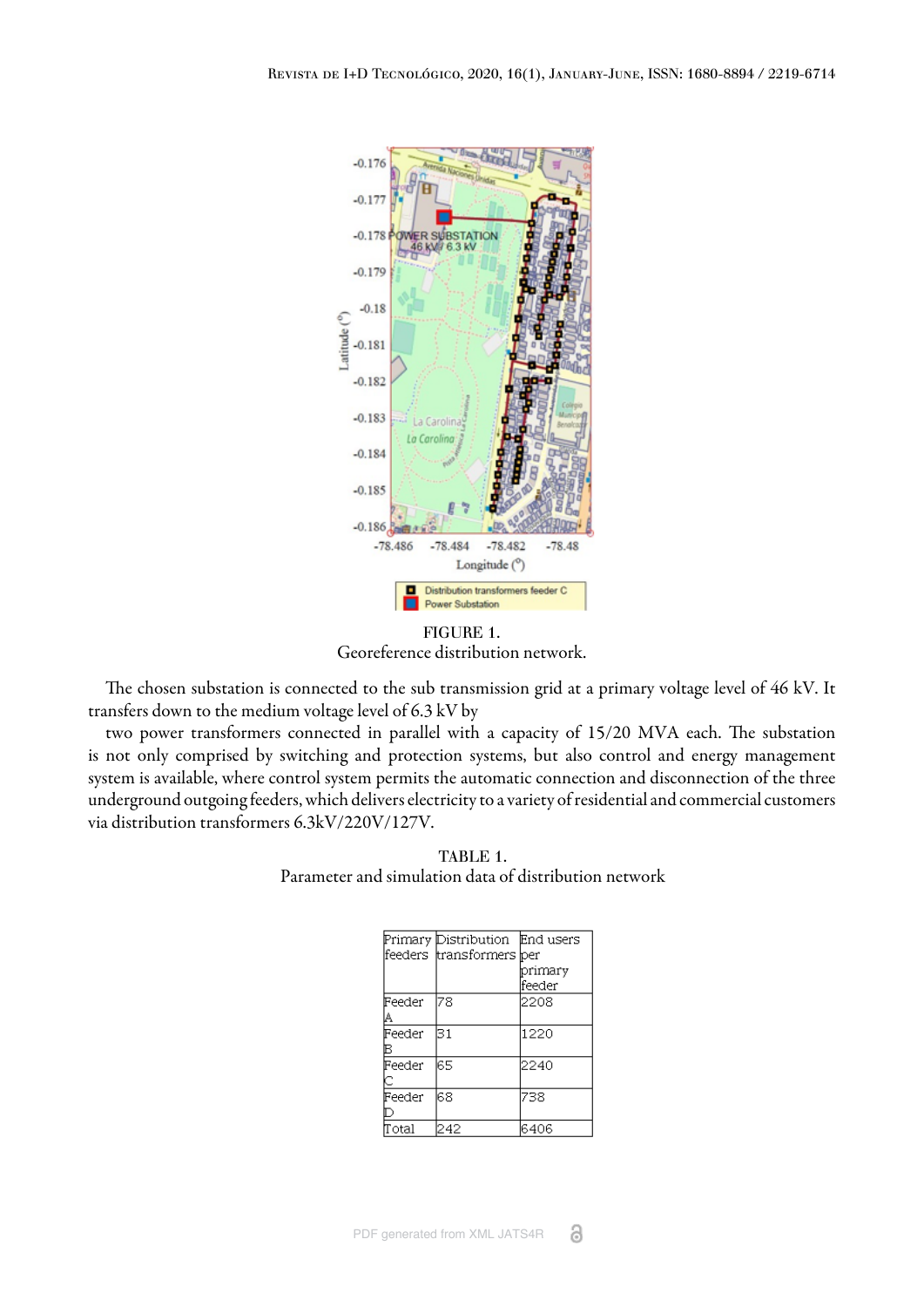The selected primary feeder is completely modelled considering all electrical equipment, whereas the rest of the substation feeders are modelled as lumped loads. As a consequence, the network modelling contemplates the quantity of distribution transformers, paths and lengths of underground cables, and the estimated demand consumed by customers. The selected primary feeder is based on radial and loop configurations with external interconnections (tie lines) with sufficient capacity to connect and transfer end-users between primary feeders providing flexibility and reliability under unusual circumstances. However, for the present paper the grid operates in normal conditions, where external interconnections are in open position and primary feeders are working radially. [Table 1](#page-3-1) shows main features of the selected scenario.

The customer's demand in future years is based on transformer kVA demand allocation and a longterm forecasting. Load forecasting provides information for a proper decision in planning, investments, and usually load forecasting in the long-term is permanently affected by uncertain nature since there are several factors such as economy, weather, new policies, which can change the pattern of customer consumption. For the present a trend analysis is performed since it is based on historical data of power demand and its changes along the time, therefore predictions and future electricity demand can be determined [\[14\]](#page-11-9).

<span id="page-4-0"></span>The transformer kVA demand allocation is a traditional and extensive method to model the customer electricity consumption when feeders are analyzed, and it uses the kVA demand per phase metered at the feeder head and the kVA rating of all distribution transformers connected to the feeder. Consequently, an allocation factor by phase is calculated using [\(1](#page-4-0)), and the allocated load per phase ( $T_d - d_p$ ) in each transformer is determined by  $(2)$  $(2)$  $(2)$  [\[4\]](#page-10-3).

$$
A_{-}F_{-}phase = \frac{   Method_{-}Domain}{kVA_{-}total}
$$
 (1)

$$
T_d_p = A_F - p
$$

### *2.2 EV load model*

The EV penetration for coming years into distribution networks is influenced by economic and politic stimulus, technology advances, and EV commercialization. As a result of EV worldwide market has been rapidly growing in last 5 years due to the fact that the successful partnership between industry and governments [[8\]](#page-11-3). The main effect of insertion of EVs considering a smart charging strategy is a considerable augmentation of electrical current circulating on distribution networks. The advantage of smart strategy is that the demand curve will be made more uniform, because the EV will be charged when the electrical demand is in the lowest value due to high communication level between the grid and vehicles by innovative supervision system controls, which manages all the EV loads connected into the distribution network. Nevertheless. It is possible that distribution networks face with EVs during peak hours due to the fact that customers have the liberty to link the vehicle to the grid, consequently they could inject or consume electricity increasing loading, losses in the power distribution system, see [figure 2.](#page-5-0)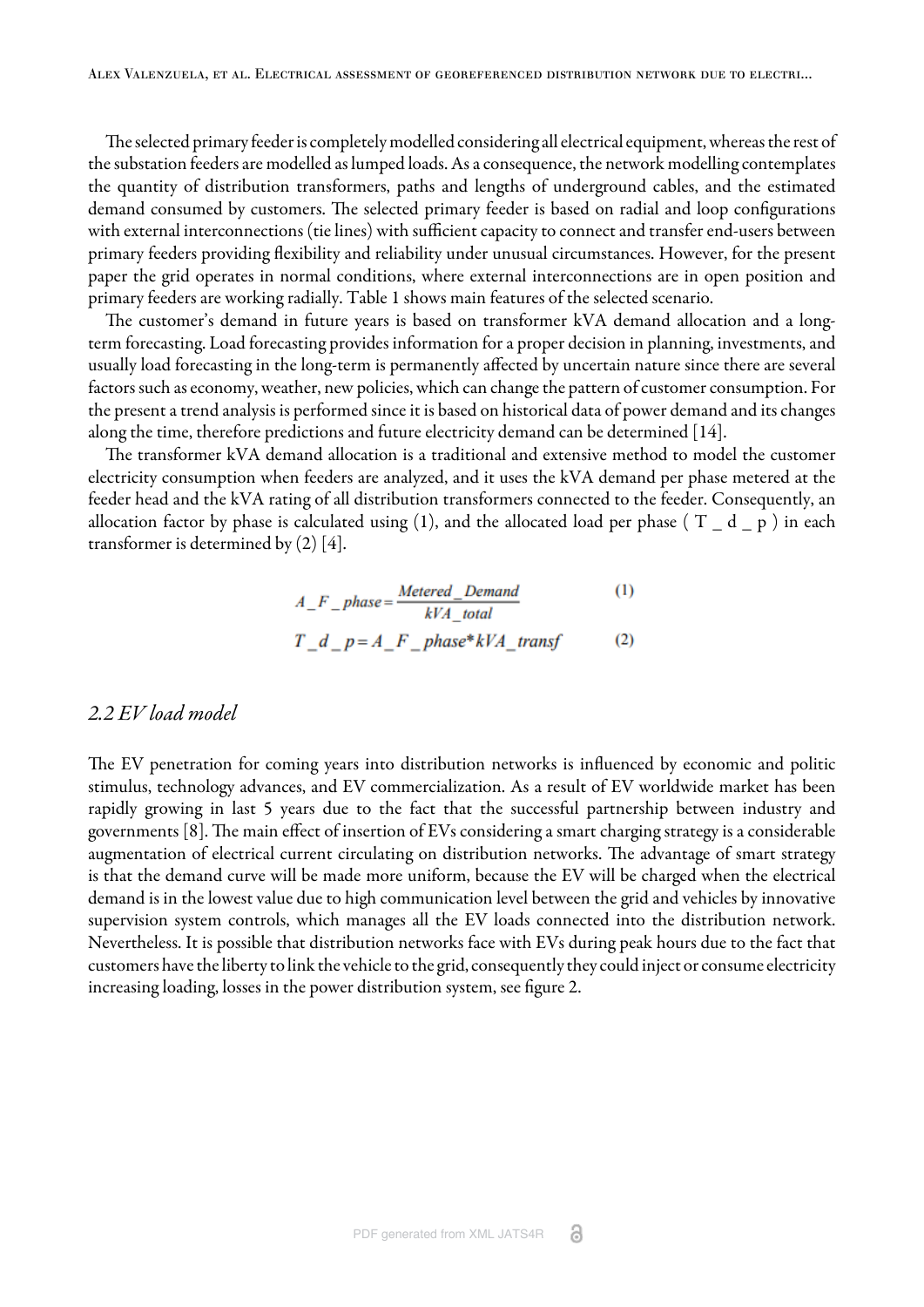<span id="page-5-0"></span>

FIGURE 2. Distribution system considering EV deployment.

Set in this context, for the present, the charger points will represent an increment of load considering a utilization factor of 0.2, which represents that only 20% of EV are connected simultaneously to the different phases of the three phase distribution transformers along the feeder [\[15\]](#page-11-10). An arbitrary function defined by utilization factor, charging point capacity, pattern of vehicle usage, battery state of charge, and operation time are used to determine the EV load per hour per phase. In addition, the proposal analysis contemplates the installation of four rapid chargers in parking lots in the main avenue, which are fed by photovoltaic (PV) systems. The PV system has been designed to supply enough energy to its load, and the surplus is injected to the grid depending the solar variability. The benefits provided by vehicle to grid (V2G) are simulated, because that energy stored in low demand can be delivered to the grid during peak periods [[16](#page-11-11)] [\[17\]](#page-11-12).

An accurate analysis in distribution system considers the mathematical representation of steady state characteristics of distributed loads. The load model represents the relationship between the voltage magnitude, active and reactive power flowing into the bus load [\[18\].](#page-11-13) The load model provided by PowerFactory uses three polynomial terms to define active and reactive power as can be seen in equations ([3](#page-5-1)) and  $(4)$ . The load behavior is defined by some coefficients and exponents. The exponents specify the load type such as constant power, constant current and constant impedance, whilst the relative proportion of each load type is defined using the coefficients aP, bP, cP and aQ, bQ, cQ .

$$
P = P_0 \left[ aP \left( \frac{V}{V_0} \right)^{e_-aP} + bP \left( \frac{V}{V_0} \right)^{e_-bP} + cP \left( \frac{V}{V_0} \right)^{e_-cP} \right]
$$
(3)  

$$
Q = Q_0 \left[ aQ \left( \frac{V}{V_0} \right)^{e_-aQ} + bQ \left( \frac{V}{V_0} \right)^{e_-bQ} + cQ \left( \frac{V}{V_0} \right)^{e_-cQ} \right]
$$
(4)

<span id="page-5-1"></span>The selected values to represent a residential, commercial and EV loads are showed in table 2, and they are a compilation of suggested data from literature[\[18\]](#page-11-13), [\[19](#page-11-14)]. EV load includes within its model a harmonic current source based on three-phase thyristor bridge converter and 12-pulse bridge converter, which represent the non-linear characteristic due to their power electronic components.

### 3. Simulation and results

Load model aforementioned for commercial, residential and EV load, in conjunction with the complete feeder's model are the basis for electrical studies such as power flow, short-circuit and harmonic analysis to determine planning expansions, upgrades, refurbishments and investments. The present paper is focused in EV penetration to futures years, consequently unbalanced power flows analysis is mandatory to determine voltage levels in each distribution transformer, phase voltage unbalance and voltage drops on busbars, and also losses and loading in cables and transformers are calcualted. Furthermore, harmonic study is carried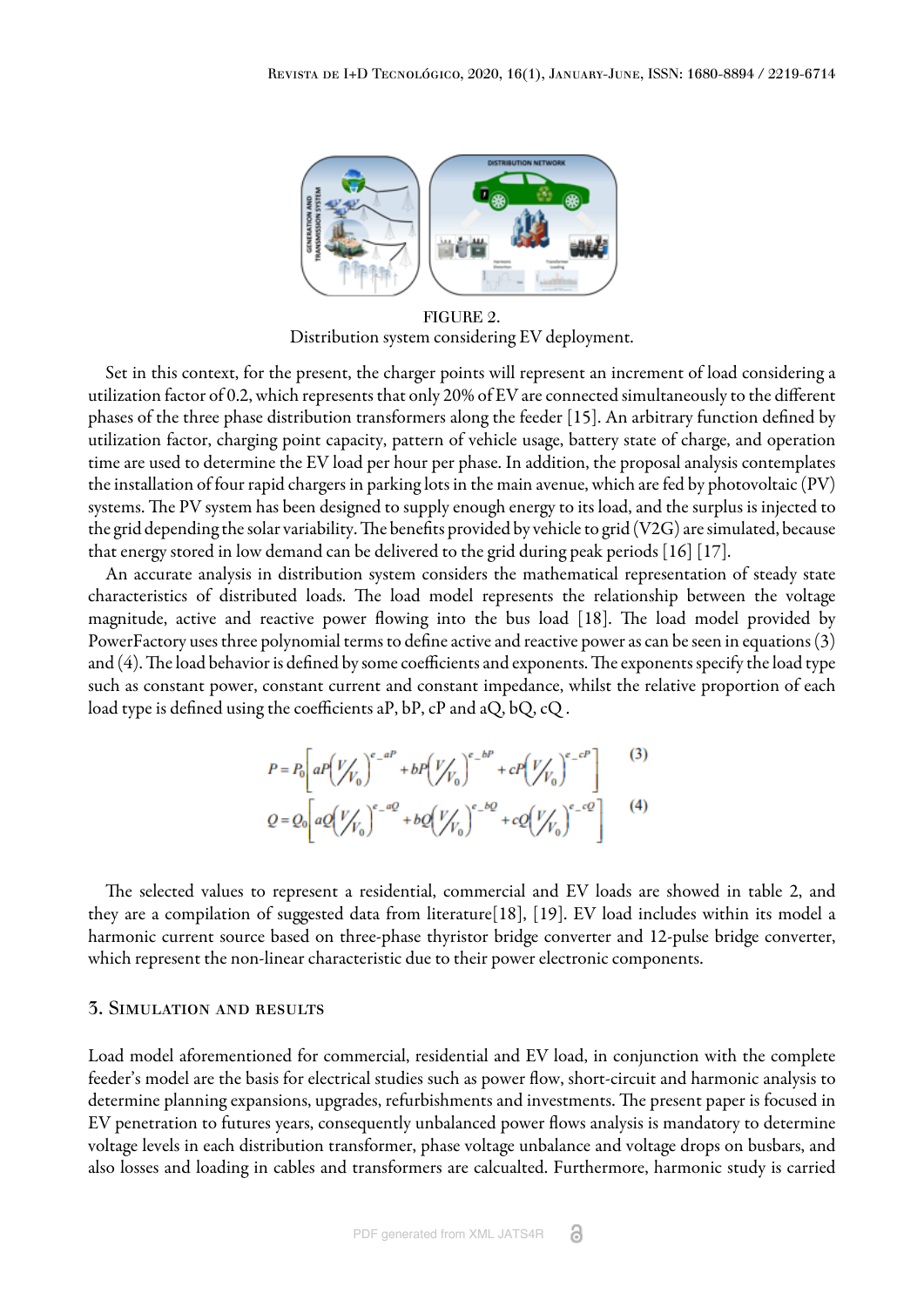out to establish the effects in power quality due to the penetration of power converters in PV systems and EV loads. Consequently, a comprehensive and detailed electrical assessment of distribution network components can be performed.

### 3.1 Current status

Power flow analysis in current conditions will establish the real state of the distribution equipment. The analysis is focused on busbar voltage levels, cables and transformer loading regarding the load profile, i.e. demand per hour. Power flows are calculated per hour, then 24 electrical studies are performed to establish the

<span id="page-6-0"></span>condition of the distribution network during a normal day. Consequently, active and reactive power, voltages in each busbar, cable loading and other electrical parameters can be determined. Cable loading and losses can be estimated and represented as can be seen in [figure 3](#page-6-0) during a period of 24 hours. It is clear that cable C00-01, which is the connection between the main substation and the high voltage side of the distribution transformer number 1 is the most loaded (69%) since this cable conducts the entire feeder's current. Another cable which has a loading over 50% is Cable C30-A, which is carrying a current for its customer's load and other subsidiary transformers. Both aforementioned cables exhibit the major losses in the entire feeder because of their elevated currents, whilst the rest of underground cables are working under their nominal rating.





Underground cable loading on current conditions during 24 hours period.

Distribution transformers are selected by utilities designers to operate within their nameplate ratings due to the fact that some contingency factors are consider for unplanned load growth. Current conditions of the selected network present an extensive number of distribution transformers, consequently the utilization factor is lower than 25%. This value gives an indication of how well the capacity of an equipment is being used, and it is calculated in based of the relationship of maximum kVA demand and the transformer kVA rating.

Consequently, distribution transformers are oversized as can be seen in [figure 4,](#page-7-0) where it is depicted a heat map representing transformer loading. An oversized distribution transformer can ensure reliability during contingencies, however, constant and perpetual core losses, which depend upon the magnetic properties of distribution transformers are present during their service life.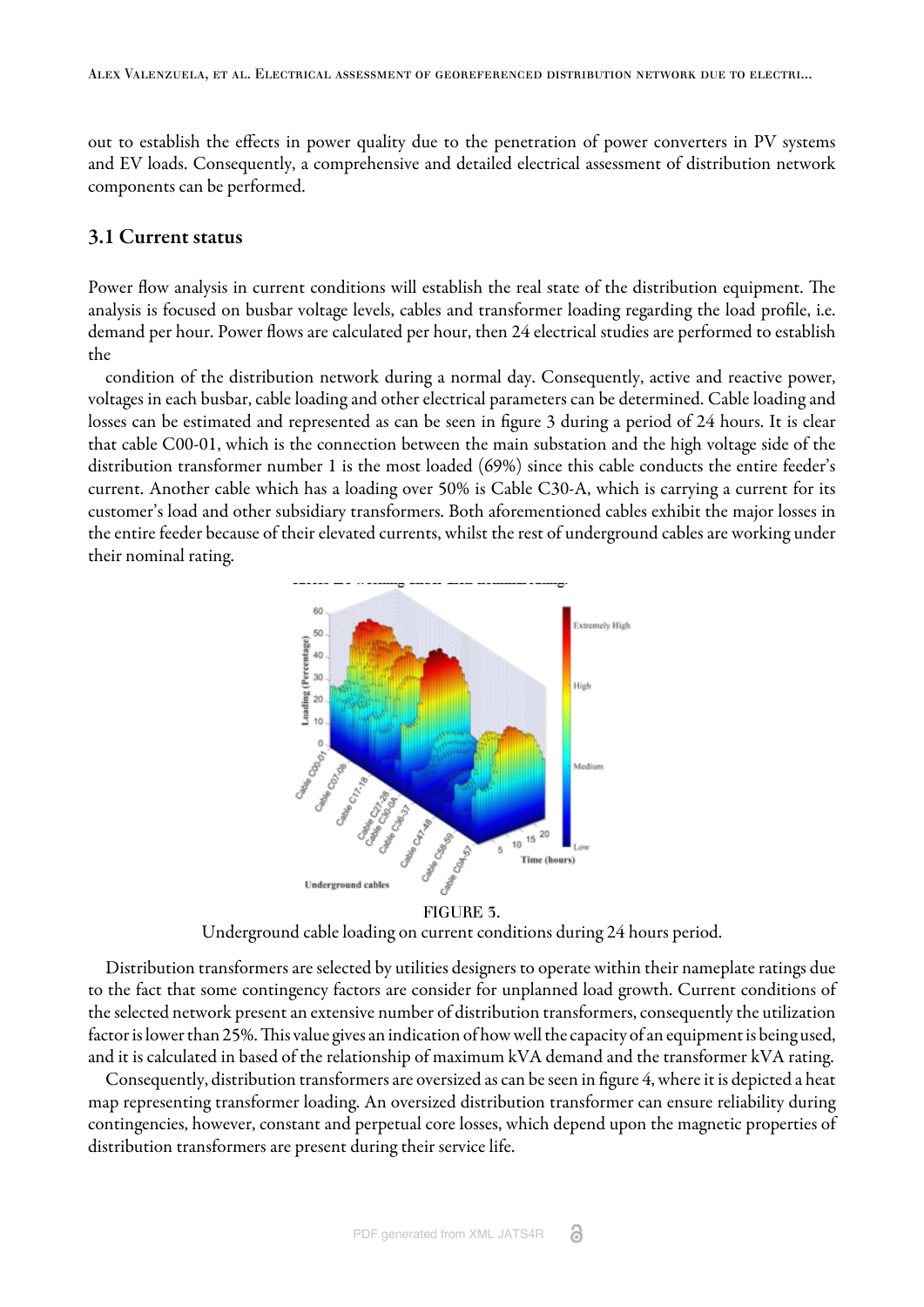<span id="page-7-0"></span>

FIGURE 4.

Transformer loading of a georeferenced distribution network on current conditions.

# *3.2 Future conditions due to EV proliferation*

Future conditions are based on the forecasted load growth, which is associated with addition of load by actual consumers and raise of end users in each transformer. In addition, electric vehicle penetration will be considered, so slow, medium and fast charging stations will be employed to analyze the grid.

## *3.2.1 Transformer assessment*

Based on current conditions and also utility policies, it is clear that utilization factor for distribution transformers connected to the residential and commercial customers should be increased up tolerable values in the coming years by the addition of end users and EV loads to each transformer instead of increment the number of transformer along the feeder. Consequently, technical and economic resources can be reduced due to EV integration, reducing oil derivatives consumption on transport and electricity sector.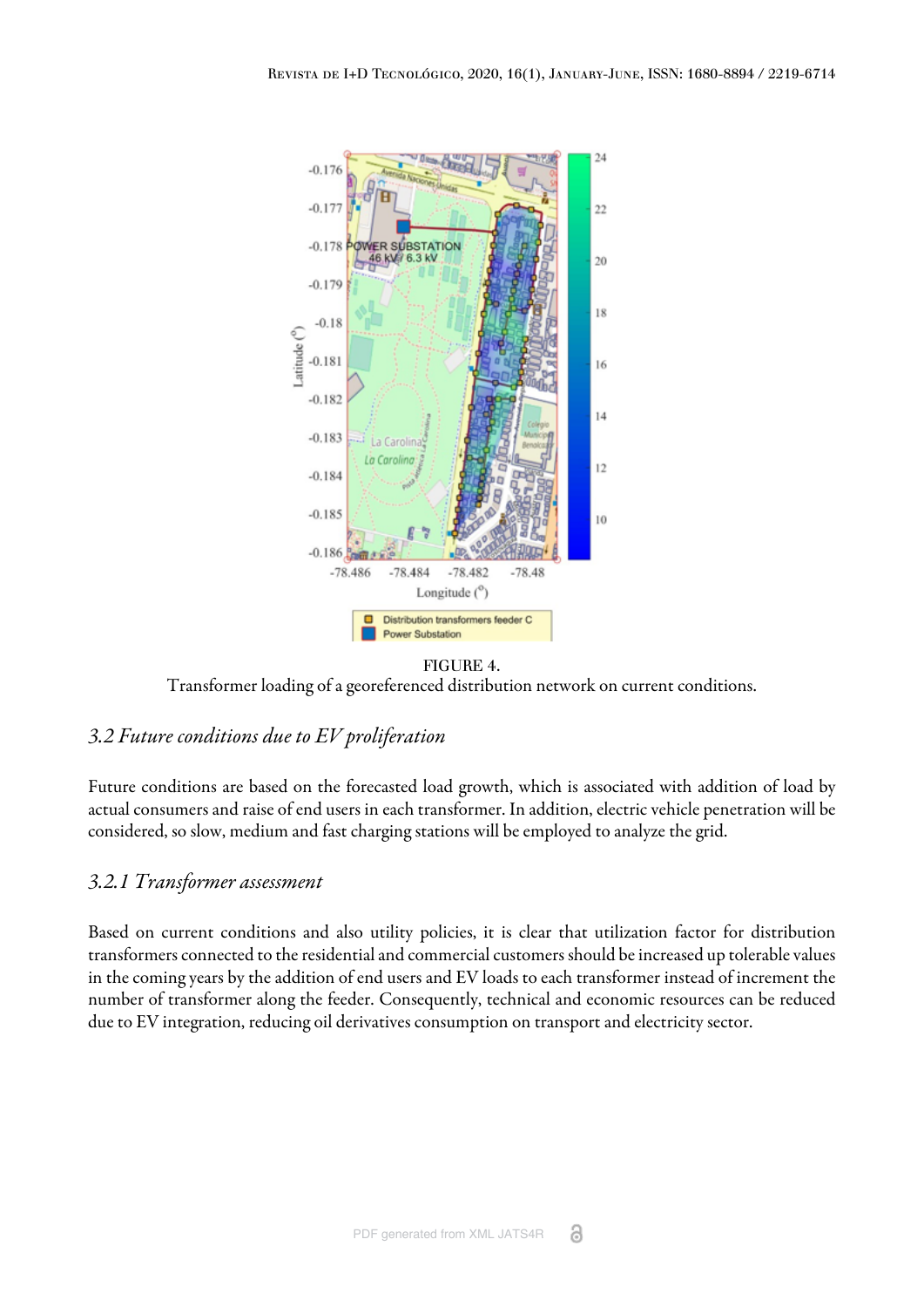<span id="page-8-0"></span>

#### FIGURE 5.

Transformer loading of a Georeferenced distribution network due to EV penetration.

[Figure 5 r](#page-8-0)epresent the loading of a distribution transformers due to the load growth and connection of residential and commercial (fast) charging points, where the consumption level or quantity of load required by EVs will depend on battery consumption. It is clear that consumption is associated with travelled distance by EV and thus the patterns of vehicle usage will have significant impacts on the operation times of chargers; and therefore the quantity of electricity demanded by EV will vary with this pattern.

Residential charging points are normally consuming energy from the grid in order to charge vehicles, however for this scenario vehicle to grid concept will be studied, where the battery of EV can storage energy, charging at night when demand is low, and sending power back to the grid when demand is high. Fast charging points and distributed generation are considered for this proposed scenario, then additional transformers (75 kVA) are selected to connect the fast charging station and the PV system to the main grid.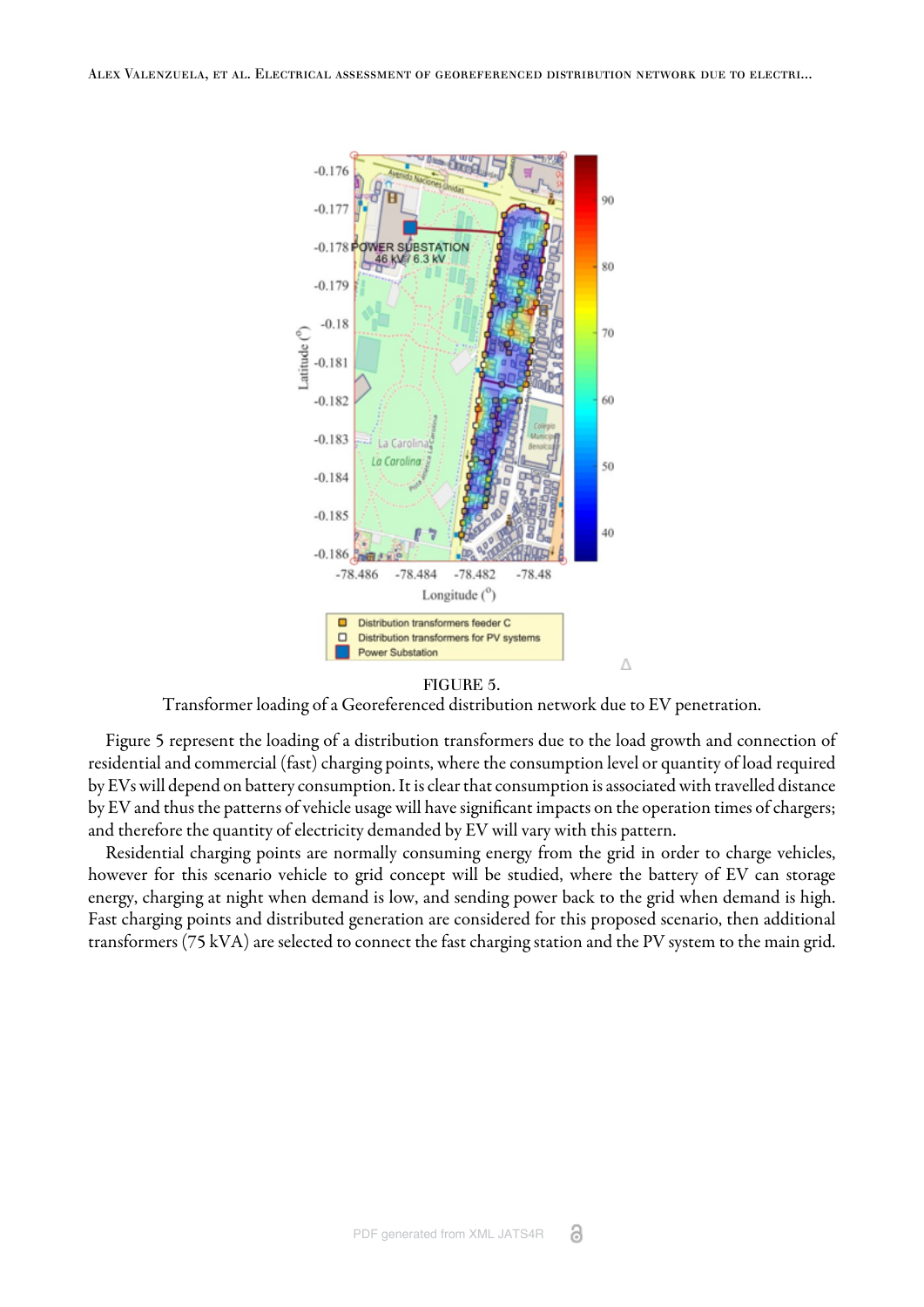<span id="page-9-0"></span>

FIGURE 6. Harmonic distortion due to EV deployment.

PV systems, fast and residential charger points are modelled considering their inverters (12-pulse inverter and 6-pulse inverter), consequently, circulation of fundamental current and its associated harmonics will cause an increase of heating in the iron core and conductors of the transformers. The loading increment and excessive non-linear currents accentuates the aging of the transformer since these currents produces hot-spot temperature of windings. The result of the accelerated aging could cause two problems, the first one is to leave to the distribution transformer with a weakness, which could fail as a result of a system transient or shortcircuit, and the second one is related with the operating life reduction. [Figure 6](#page-9-0) represents the harmonic content in high voltage level and low voltage level per phase in one distribution transformer.

### *3.2.2 Busbar voltage assessment*

A suitable analysis of distribution system should take into account the phase unbalance due to the fact that the majority of household are designed to operate with one single phase, consequently EV charger points will be connected with the available mains supply points at home and small buildings. The voltage unbalance in a three- phase system is defined as the ratio of the negative sequence component to the magnitude of the positive sequence component and its equation is expressed in ([5\)](#page-9-1).

$$
\% Unbalance = \frac{|V_{neg}|}{|V_{pos}|} * 100\tag{5}
$$

<span id="page-9-1"></span>Calculations of voltage unbalance at each busbar are obtained using (5) with the positive and negative sequence components from simulations on DIgSILENT PowerFactory. Voltage unbalance results are within the allowable range established by IEEE, where acceptable values for voltage unbalance should be lower than 3%. [Table 3 s](#page-10-4)hows the most significant busbars where the voltage unbalance is greater than 1% but lower than 3%.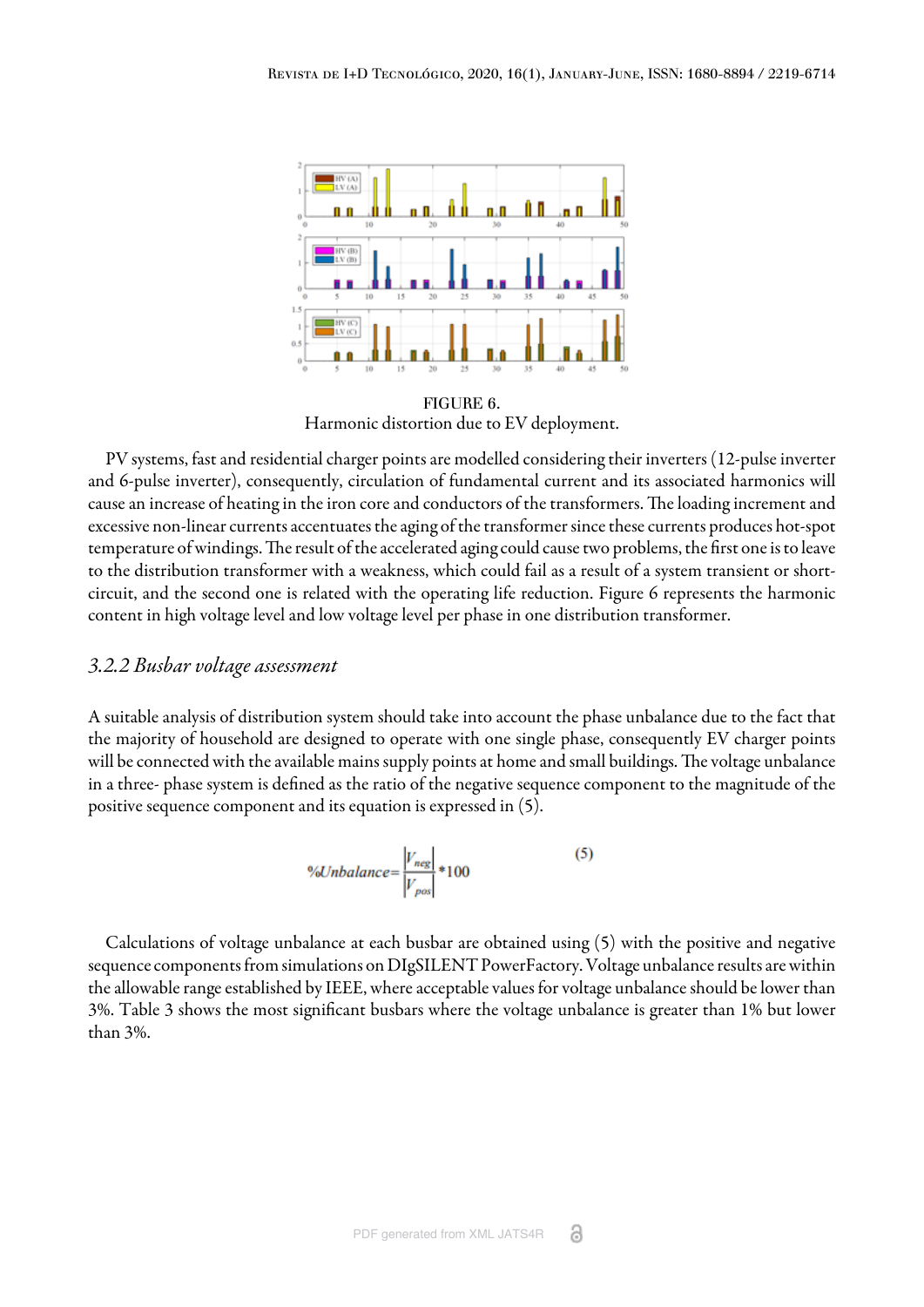| Busbar | Voltage       |  |
|--------|---------------|--|
|        | nnbalance (%) |  |
| LV(48) | 1.749         |  |
| LV(49) | 1.008         |  |
| LV(39) | 1.420         |  |
| LV(18) | 1.751         |  |
| LV(28) | 1.475         |  |
| LV(54) | 1.340         |  |
| LV(59) | 1.015         |  |

#### <span id="page-10-4"></span>TABLE 3. Voltage unbalance at voltage level of 220 V

### *3.2.3 Underground cable assessment*

The increment of EV load is associated with the increment of currents circulating along the feeder, so the coincidence between charging time and peak hours, could cause the overload of cables, and thus accelerating the normal degradation of them. However, the main issue is related with harmonics, since the non-linear current circulating inside conductor produces a non-uniform current distribution due to the excessive skin and proximity effects. Additionally, third harmonic and its multiples cause disproportionate high currents on the neutral conductor. Within this background, circulation of harmonic in the grid origins the premature deterioration of cables and the derating of cable capacity due to the conductor's overheating.

### 4. Conclusions

The present paper is performed to determine the main effects in a distribution system when non-linear loads are connected to the grid. The distribution network is modelled in detail considering the unbalanced residential and commercial loads due to the customer's consumption in each distribution transformer based on the kVA demand allocation method. Simulations are performed in DIgSILENT PowerFactory. Results shows that an uncontrolled charging method could cause cables overloading and raising of voltage drops among some negative effects to the distribution system. However, this can be fixed throughout an Energy Management System EMS), which could coordinate the EV charge when the demand is low and injecting power to the grid during peak hours, and thus achieving valley filing, peak shaving and avoiding voltage unbalance.

Future research should be the maximum number of EV connected to the grid considering statutory limits associated with voltage unbalance, harmonics, loading and voltage drops minimizing the system operation cost.

### **REFERENCES**

- <span id="page-10-0"></span>[1] H. Kheradmand-Khanekehdani and M. Gitizadeh, "Well- being analysis of distribution network in the presence of electric vehicles," Energy, vol. 155, pp. 610–619, 2018.
- <span id="page-10-1"></span>[2] J. Delgado, R. Faria, P. Moura, and A. T. de Almeida, "Impacts of plug-in electric vehicles in the portuguese electrical grid," Transp. Res. Part D Transp. Environ., vol. 62, pp. 372–385, 2018.
- <span id="page-10-2"></span>[3] J. Meza and E. García, "Asignación de recursos para la recarga de vehículos eléctricos en estaciones de servicios basado en la respuesta a la demanda," Rev. I+D tecnológico, vol. 14, no. 2, 2018.
- <span id="page-10-3"></span>[4] A. Valenzuela, I. Montalvo, and C. Barrera-singaña, "Electrical Vehicle: Facing Future Challenges in Quito," 2017.